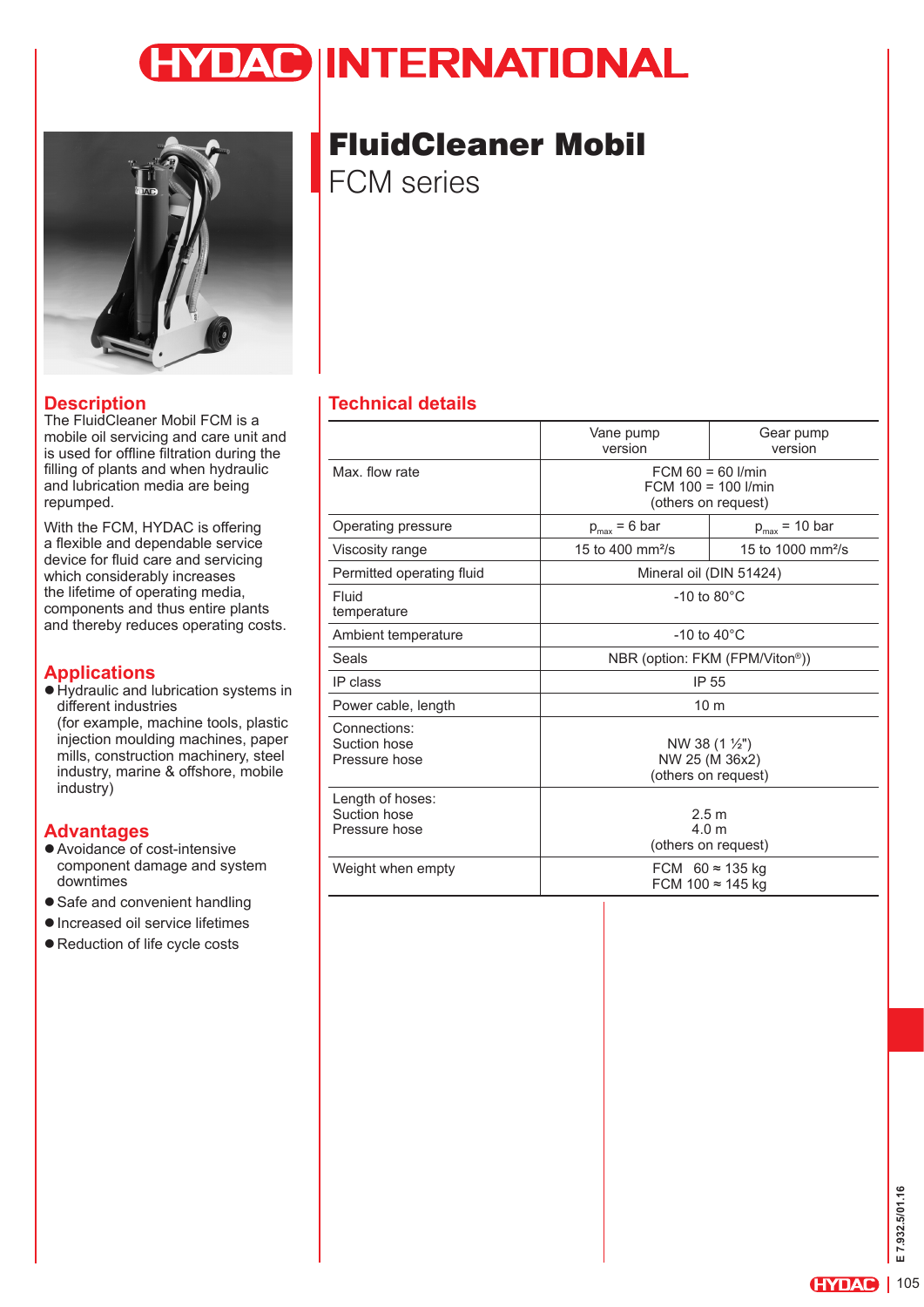| <b>Model code</b>                                                                                                                                                                            |            |            |   |   |   |    |    |        |
|----------------------------------------------------------------------------------------------------------------------------------------------------------------------------------------------|------------|------------|---|---|---|----|----|--------|
|                                                                                                                                                                                              | <b>FCM</b> | <b>100</b> | N | 3 | B | 03 | C/ | S5D5-V |
| <b>Filtration unit</b><br><b>FluidCleaner Mobil</b>                                                                                                                                          |            |            |   |   |   |    |    |        |
| <b>Flow rate</b>                                                                                                                                                                             |            |            |   |   |   |    |    |        |
| $060 = 60$ I/min<br>$100 = 100$ I/min<br>(others on request)                                                                                                                                 |            |            |   |   |   |    |    |        |
| <b>Pump versions</b>                                                                                                                                                                         |            |            |   |   |   |    |    |        |
| $L =$ vane pump without change-over (standard)<br>$F =$ vane pump with change-over<br>$K =$ gear pump without change-over<br>$G =$ gear pump with change-over                                |            |            |   |   |   |    |    |        |
| <b>Supply voltage</b>                                                                                                                                                                        |            |            |   |   |   |    |    |        |
| $M^* = 230 \text{ V} / 50 \text{ Hz}$ (1 Ph + PE)<br>$N = 400 V / 50 Hz (3 Ph + N + PE)$<br>$S = 500 V / 50 Hz (3 Ph + PE)$<br>$X = other voltages$                                          |            |            |   |   |   |    |    |        |
| <b>Filter size</b>                                                                                                                                                                           |            |            |   |   |   |    |    |        |
| $2 =$ filter size 1300<br>$3 =$ filter size 2600<br>see next page                                                                                                                            |            |            |   |   |   |    |    |        |
| <b>Filter material</b>                                                                                                                                                                       |            |            |   |   |   |    |    |        |
| $B = Betamicron (BN4HC)$<br>$A =$ Aquamicron (BN4AM), (AM)                                                                                                                                   |            |            |   |   |   |    |    |        |
| <b>Filtration rating</b>                                                                                                                                                                     |            |            |   |   |   |    |    |        |
| $03 = 3 \mu m$ BN4HC, BN4AM<br>$05 = 5 \mu m$ BN4HC<br>$10 = 10 \mu m$ BN4HC<br>$20 = 20 \mu m$ BN4HC<br>$40 = 40 \mu m$ AM                                                                  |            |            |   |   |   |    |    |        |
| <b>Clogging indicator</b>                                                                                                                                                                    |            |            |   |   |   |    |    |        |
| B = visual differential pressure indicator (Standard)<br>C = special model - differential pressure indicator electrical (VM2C.0) with automatic motor cut-out<br>when filter is contaminated |            |            |   |   |   |    |    |        |
| <b>Supplementary details</b>                                                                                                                                                                 |            |            |   |   |   |    |    |        |
| No specification = series<br>$S5$ = suction hose 5 m with lance<br>$D5$ = pressure hose 5 m with lance                                                                                       |            |            |   |   |   |    |    |        |

V = FKM (FPM/Viton®) seal

SK= suction hose with threaded connection

DK= pressure hose with threaded connection

 $* =$  only for version FCM 60 (1.5 kW)









**Standard version Model with change-over**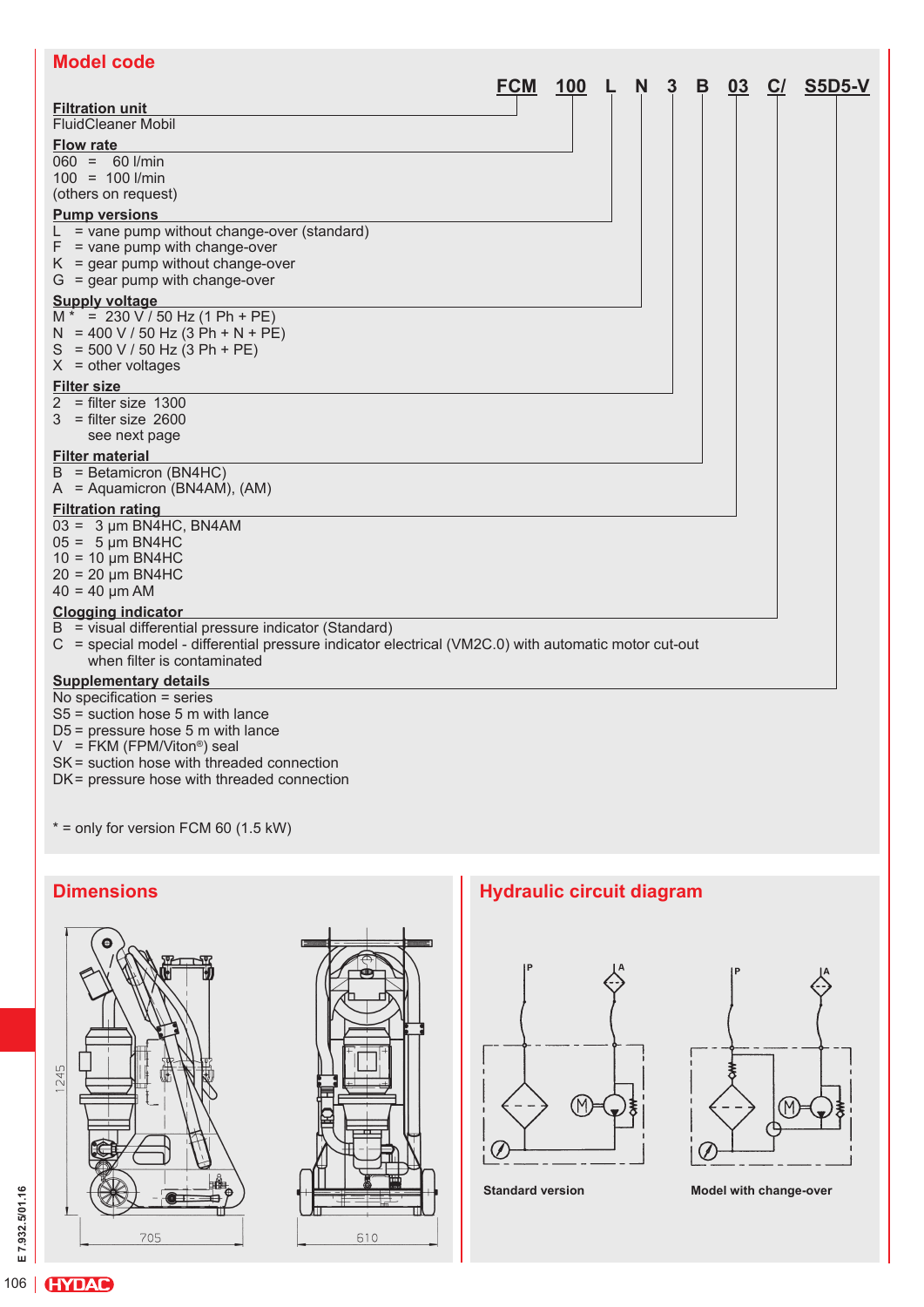**Viscosity [mm²/s]**



**pump (standard)**



**pump**

## **Versions Replacement elements**

| <b>Filter</b><br>size | <b>Filtration</b><br>rating | <b>Element type</b>          | Part no.          |
|-----------------------|-----------------------------|------------------------------|-------------------|
| 2                     | $3 \mu m$                   | 1300 R 003 BN4HC-/KB (-V-KB) | 1263059 (1263760) |
| 2                     | $5 \mu m$                   | 1300 R 005 BN4HC-/KB (-V-KB) | 1263060 (1263761) |
| 2                     | $10 \mu m$                  | 1300 R 010 BN4HC-/KB (-V-KB) | 1263061 (1263762) |
| 2                     | $20 \mu m$                  | 1300 R 020 BN4HC-/KB (-V-KB) | 1263062 (1263763) |
| 2                     | $40 \mu m$                  | 1300 R 040 AM/-KB            | 1267699           |
| $\overline{2}$        | $10 \mu m$                  | 1300 R 010 BN4AM/-KB (-V-KB) | 1270010 (1276060) |
| 2                     | $3 \mu m$                   | 1300 R 003 BN4AM/-KB (-V-KB) | 1267991 (1271839) |
| 3                     | $3 \mu m$                   | 2600 R 003 BN4HC/-KB (-V-KB) | 1263071 (1263784) |
| 3                     | $5 \mu m$                   | 2600 R 005 BN4HC/-KB (-V-KB) | 1263072 (1263785) |
| 3                     | $10 \mu m$                  | 2600 R 010 BN4HC/-KB (-V-KB) | 1263073 (1263786) |
| 3                     | $20 \mu m$                  | 2600 R 020 BN4HC/-KB (-V-KB) | 1263074 (1263787) |
| 3                     | $40 \mu m$                  | 2600 R 040 AM/-KB            | 306899            |
| 3                     | $3 \mu m$                   | 2600 R 003 BN4AM/-KB (-V-KB) | 1268232 (1275329) |
| 3                     | $10 \mu m$                  | 2600 R 010 BN4AM/-KB         | 1276840           |

# **Selection table for motor-pump unit**

| Design    | <b>FCM 60</b> | <b>FCM 100</b> |
|-----------|---------------|----------------|
| Vane pump | $1.5$ kW      | 2.2 kW         |
| Gear pump | 2.2 kW        | 3.0 kW         |